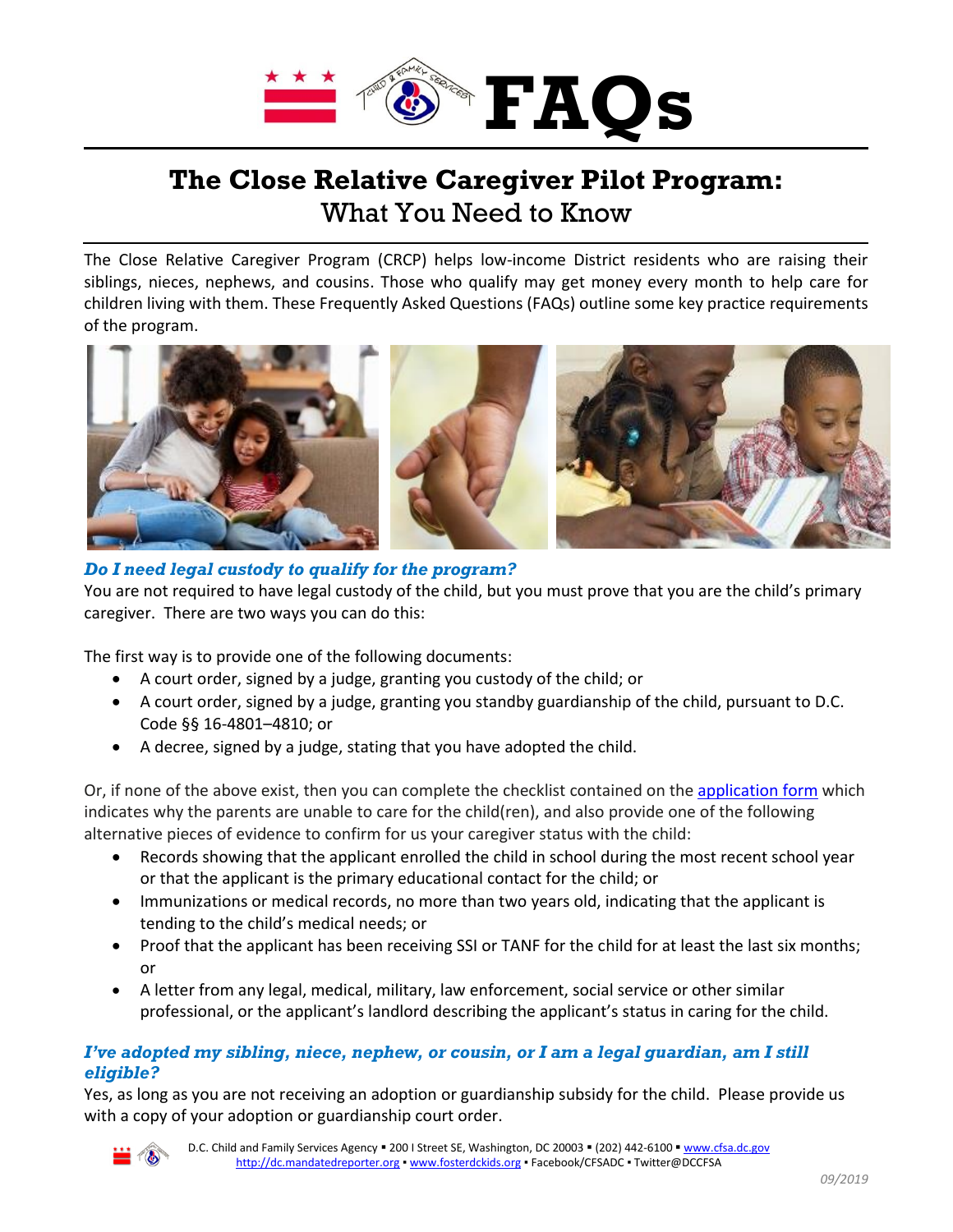# *The child's parent lives in my home. Am I still eligible?*

You remain eligible under certain circumstances. The parent may continue to reside in your home if you have a court order granting you standby guardianship of the children, or if the parent is a minor (under 21 years old) who is enrolled in school or has a medically verifiable disability that prevents him or her from caring for the child. Please provide us with documentation to establish these.

## *I'm the child's grandparent, great-grandparent, great-aunt, or great-uncle, am I still qualified?*

You are not eligible for the CRCP, but you may qualify under the Grandparent Caregivers Program. You will be required to prove your relationship to the child. Please see the *[Grandparent Caregivers Program](https://cfsa.dc.gov/publication/program-grandparent-caregivers-program)  [Frequently Asked Questions](https://cfsa.dc.gov/publication/program-grandparent-caregivers-program)* for further information.

## *How do I prove that I am the child's sibling, aunt, uncle, niece, nephew, or cousin?*

You prove this in your application through legal documents, birth certificates, adoption decrees, paternity acknowledgements, child support agreements, certified DNA test results, or court orders. For example, if you are the child's aunt or uncle (sibling of one of the child's parents) you can provide the child's birth certificate, your birth certificate, and the birth certificate of the child's parent to whom you are related.

## *Why do I need a criminal background check?*

ALL adults (anyone 18 years or older) in the house must comply with a local criminal history check and a federal background check. This is a requirement of the program and helps to ensure a suitable environment for the children in the household being considered for a subsidy. You are not automatically disqualified because you or someone in your home has a criminal record. CFSA reviews every case individually and takes into account the entire situation; this includes how long ago the conviction occurred, the type of conviction, and the circumstances surrounding it.

We conduct the criminal background checks at our offices. The adults in your home must schedule an appointment to come to our offices for fingerprinting. There is no cost to you for fingerprinting.

## *What is the Child Protection Register Check and why do I need it?*

The child protection register is our database of those persons responsible for the abuse or neglect of a child. All adults in the house (everyone 18 years or older) are required to complete a child protection register check so we can ensure the safety of the children in households receiving the subsidy. You are not automatically disqualified if you are listed in the registry. All cases are reviewed on an individual basis.

Included with your application packet is a Child Protection Register form. Each adult living in the house must complete and sign his or her own form and have it notarized or witnessed by CFSA staff. We will be happy to witness your signature when you come for fingerprinting.

#### *I've been told I cannot get TANF for the children because I get SSI. Am I still eligible?*

Yes. It is important to note that you only must APPLY for TANF. If TANF denies you because you currently receive SSI, you may still be eligible for the CRCP. In the event you are denied for TANF, proof of that denial will need to be submitted with your application to the CRCP.

## *I'd like to go over my application with someone before I submit it. Can someone review it for me?*

Yes. We would be happy to sit down with you and go over your application to make sure it is complete. In order to facilitate this, please call 1-866-FAMKIN1 to schedule an appointment. If you drop in without an appointment and wish to speak with someone your wait time could be significant.